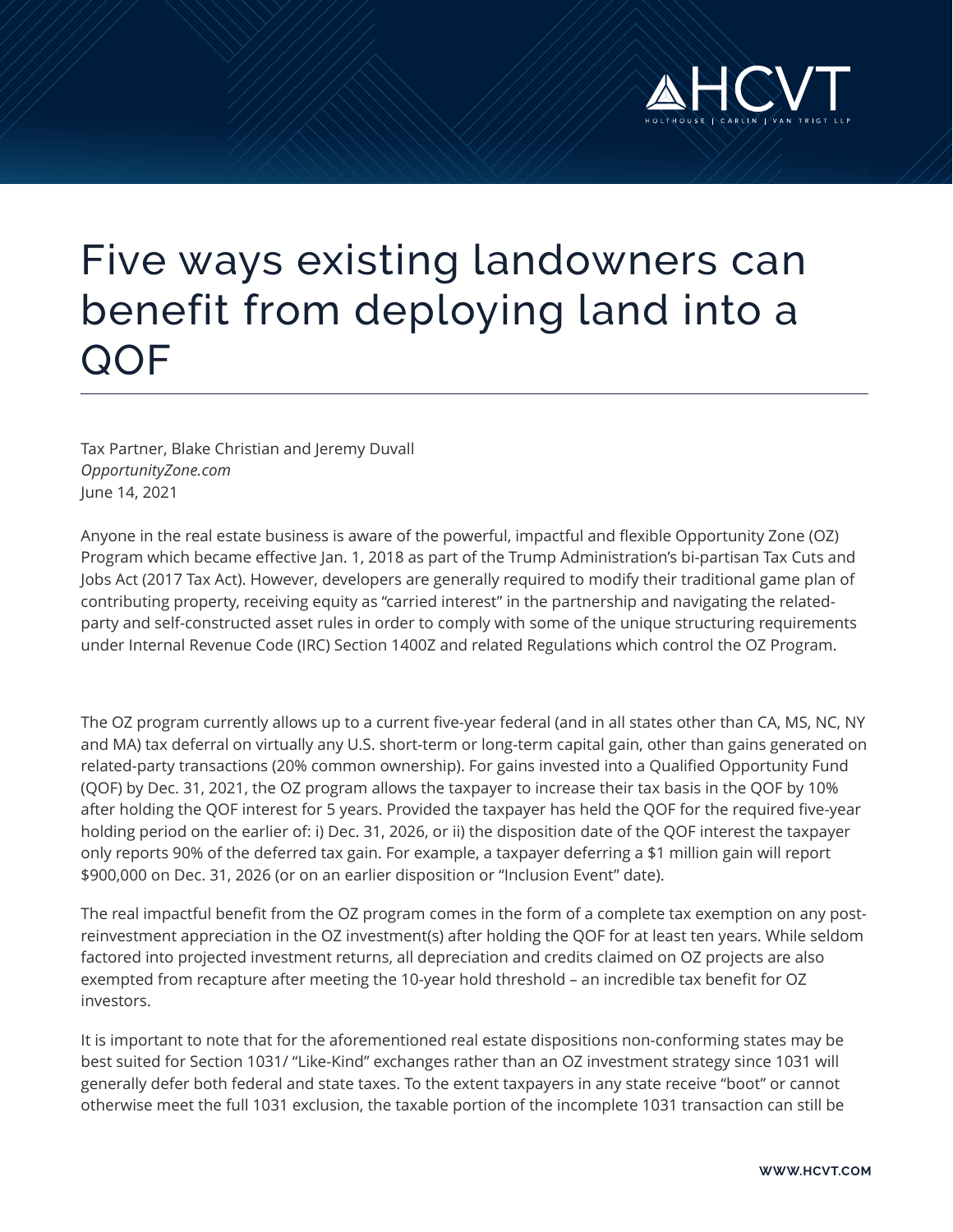

sheltered with a QOF reinvestment.

The OZ Program is available for both real estate projects as well as most operating businesses conducting operations primarily within one or more OZ census tracts. Operating businesses wrapped in a QOF/ QOZB structure can potentially yield much greater after-tax returns than real estate projects. Other benefits of operating businesses include speed to revenue generation, sustainable job creation and overall economic sustainability – attractive results for investors as well as government agencies and OZ communities. Operating businesses may also benefit under the IRC Section 1202 Qualified Small Business Stock tax exemption/ rollover rules which can be combined with an OZ structure.

A very common fact pattern that we have encountered over the first three years of the program is real estate development projects, where a taxpayer acquired land before establishing a QOF or QOZB – which potentially disqualifies the land portion of the project from OZ benefits. When someone already owns a piece of land located in an OZ census tract, rather than selling it off to a new developer, they often want to maintain some continuing equity interest in the project. Early in the program, these owners thought they won the lottery, but then they found out this creates some OZ complexities they must navigate around with the assistance of CPAs and tax attorneys in order to secure the maximum OZ Program benefits.

When considering selling land to a QOF or QOZB, and staying in as an equity owner, the OZ "Related Party Rules" [IRC Section 1400Z-2 (a)(1) and (d)(2)(D)(iii)] present some significant complexities. A person is considered related if they (and affiliated family members/ entities) maintain greater than 20% equity interest in the project. The following five scenarios are common fact patterns and optional ways for landowner(s) to utilize previously owned land in an OZ project – each with significantly differing tax consequences.

*For these scenarios, we will assume undeveloped land with a tax basis of \$1 million and a fair market value of \$3 million.* **1. LANDOWNER OWNS LAND ACQUIRED PRIOR TO INCEPTION OF THE OZ PROGRAM**

### ● **Tax Ramifications to the Owner**

**i.** In this scenario, the land is a "bad asset" in the hands of the owner. If land is acquired prior to Jan. 1, 2018, it does not qualify as Qualified Opportunity Zone Property (QOZBP). However, improvements to the land will qualify for OZ benefits including the ultimate 10-year exemption.

### ● **Potential Tax Issues for the Fund**

**i.** In a traditional (non-OZ) development structure the landowner would contribute the property to the QOF or QOZB but both strategies create a "bad asset in the hands of the QOF/ QOZB since the land was not "purchased." Even if the QOF or QOZB purchases the land, if the prior landowner retains more than 20% equity in the QOF the land will still be classified as a "bad asset."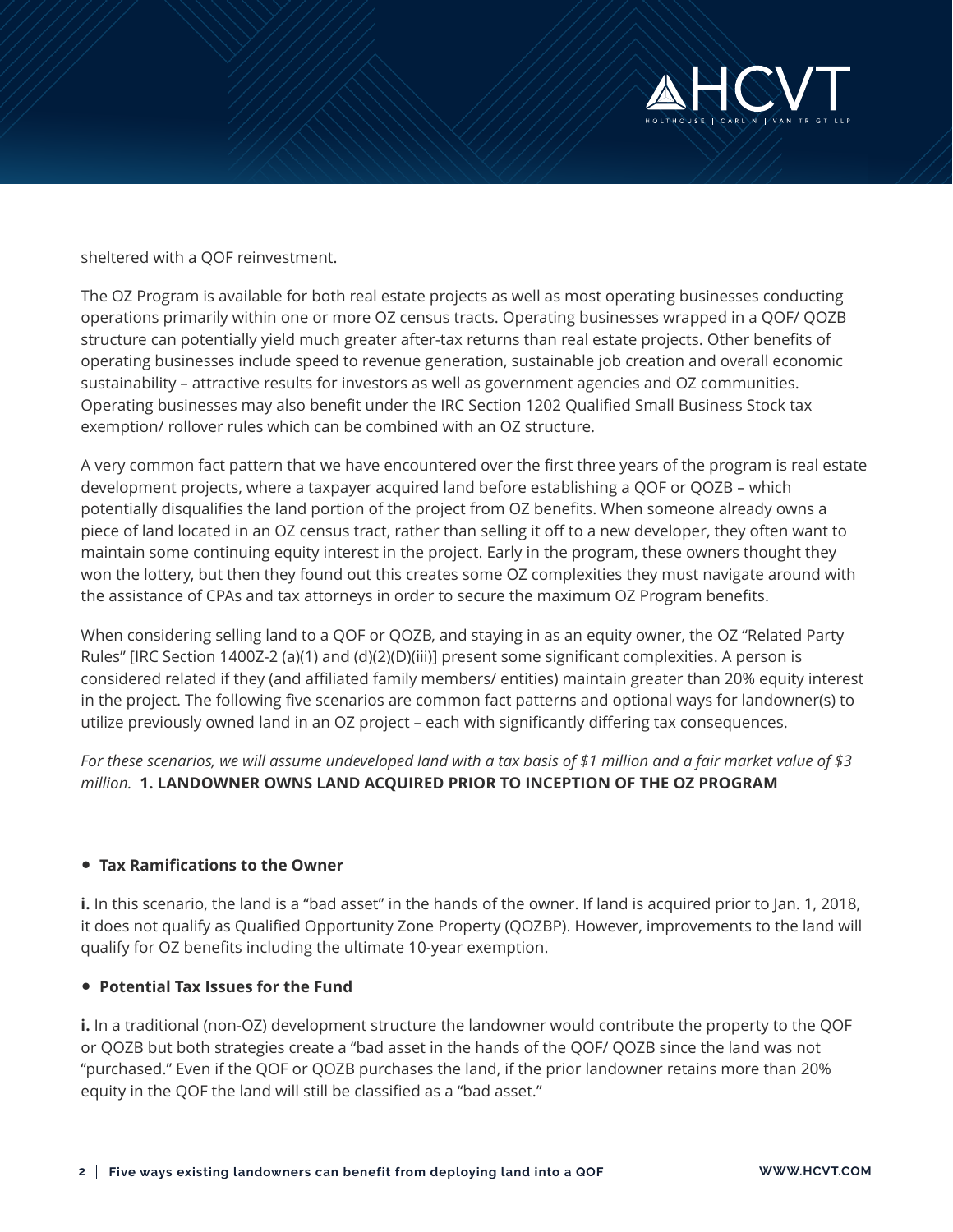

# **2. LANDOWNER SELLS LAND TO QOF OR QOZB AND RETAINS AN EQUITY OWNERSHIP OF GREATER THAN 20%**

### ● **Tax Ramifications to the Owner**

**i.** Because the landowner retains greater than 20% equity ownership, the owner is considered a related party. Thus, any resulting gain to the landowner is ineligible to roll into the QOF that acquired the property under the "Circular Cash Flow" provisions contained in the final OZ regulations in (Treas. Reg. Section 1.1400Z2(f)-1). However, that gain can be re-invested into another unrelated QOF, allowing gain recognition to be deferred.

## ● **Tax Ramifications to the Fund**

**i.** The land would represent a "non-qualified" asset if held at either the QOF or QOZB level and the 10% bad asset test at the QOF level and the 30% bad asset test at the QOZB level can be problematic and must be carefully analyzed and monitored semi-annually based on the total cost of the project. If the land value ends up being more than 10% of the QOF's overall value (a highly likely result if retained at the QOF level) or 30% of the QOZB's asset value (if held at the sub-entity level), the entities may lose their OZ classifications and subject the QOF to penalties and eventually lose all program benefits.

Another problem of holding the land at the QOF level is that the QOF generally only has 6 months to invest the remaining proceeds into the building portion of the project in order to dilute the value of the bad asset prior to the semi-annual testing date, whereas a QOZB has between 31 and 55 months to invest the proceeds into QOZBP. See IRS Notices 2020-39 and 2021-10 which provide extensions of time to invest in light of the impact from COVID-19. The final problem in this situation is when a QOF contributes an asset down to the QOZB as a capital contribution, that portion of the equity is non-qualified since the QOF did not purchase it for cash – creating another potential 10% bad asset violation.

# **3. LANDOWNER SELLS LAND TO QOF OR QOZB AND RETAINS AN EQUITY INTEREST OF 20% OR LESS IN THE QOF**

### ● **Tax Ramifications to the Owner**

**i.** In this scenario the landowner is no longer a "related party"; however the aforementioned "Circular Cash Flow" rules in the final OZ regulations will still preclude the gain attributable to the sale from being reinvested into the same QOF structure that acquired the land. Again - such gains can still be rolled into an unrelated QOF.

# ● **Tax Ramifications to the Fund**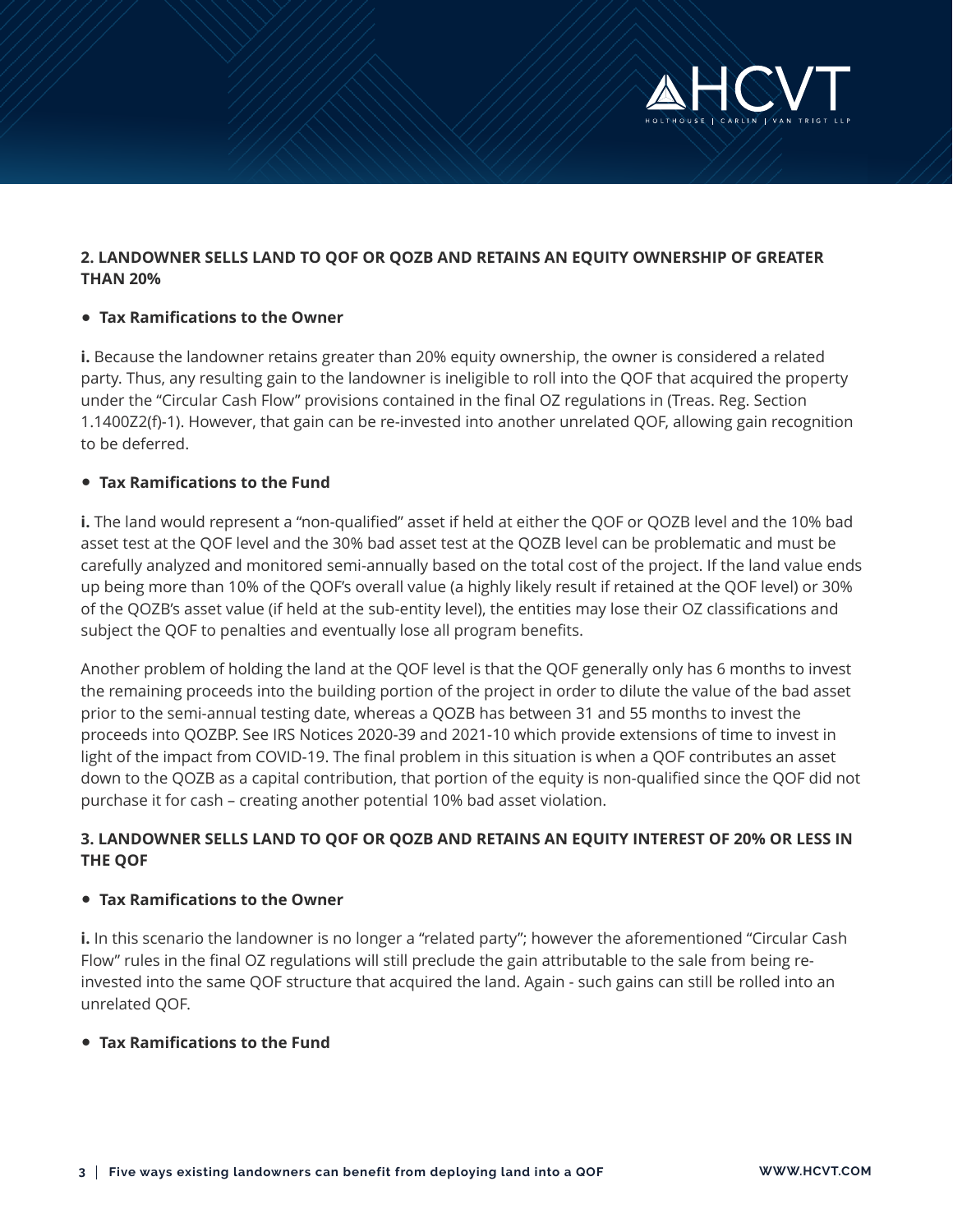

**i.** If the land is purchased by the QOF or QOZB, the property is a "qualified asset," but if it is purchased at the QOF level and dropped down to the QOZB it is a "non-qualified" asset since it is not purchased by the QOZB. Here, the land can be left at the QOF level (if 10% or less of the total fund balance) and remaining cash can be dropped down to the QOZB level and the building can be built at that level. In most cases, however, it will generally be best to have the QOZB purchase the land for maximum flexibility.

## **4. LANDOWNER CONTRIBUTES LAND TO THE QOF IN ORDER TO PARTICIPATE IN THE PROJECT**

#### ● **Tax Ramifications to the Owner**

**i.** Investors can contribute property in lieu of cash into a QOF – however if the construction costs and other planned QOZBP purchases are less than 90% of the total QOF investment, this strategy may not work. The contributing owner only receives credit for a "qualified" QOF investment to the extent of their tax basis in the property contributed (not the fair market value). In the assumed facts above, a basis of \$1 million and a FMV of \$3 million has a built-in gain of \$2 million in the land. However, it is generally not triggered unless there is debt contributed in excess of the basis in the property. The \$1 million can be a qualified investment if the investor has another capital gain from a timely sale transaction. This land contribution would create a "mixed fund" for that investor. In this scenario, one-third of the investment (\$1 million tax basis) is "qualified" and two-thirds of the investment (\$2 million appreciation) is "non-qualified." Not an ideal result – since the valuable OZ benefits would only be available on just one-third of the taxpayer's land investment.

#### ● **Tax Ramifications to the Fund**

**i.** Since the QOF did not acquire the land "by purchase," the land is a "bad asset." To take advantage of the OZ benefits, the land will likely need to be dropped down into the QOZB instead of being held at the QOF level. At the QOZB level, up to 30% of the assets can be "bad assets," instead of the 10% limit at the QOF level. This strategy should be employed sparingly and limited to situations where the fair market value of the assets are close to the tax basis in the contributed asset AND the land will be less than 10% of the total planned OZ investment.

**ii.** This leads to a construction project work-around for scenarios 2 and 4. If an additional \$7.1 million of "good assets" are invested at the QOZB level, this dilutes the "bad assets" (\$3 million in land) below 30%. Given that building costs are often three to five times more than the land, construction projects will often allow landowners to achieve the desired OZ benefits if the land is invested at the QOZB level and construction costs are high enough.

# **5. PROPERTY OWNER RETAINS THE LAND AND ENTERS INTO A GROUND LEASE ON THE LAND WITH THE QOZB**

In order to leave the bad asset out of the QOF/ QOZB structure the land owner can choose to simply enter into a ground lease – preferably with the QOZB for maximum timing flexibility. If the ground lease is to a related party, under the QOF / QOZB structure, taxpayers must be aware of three requirements: (1) they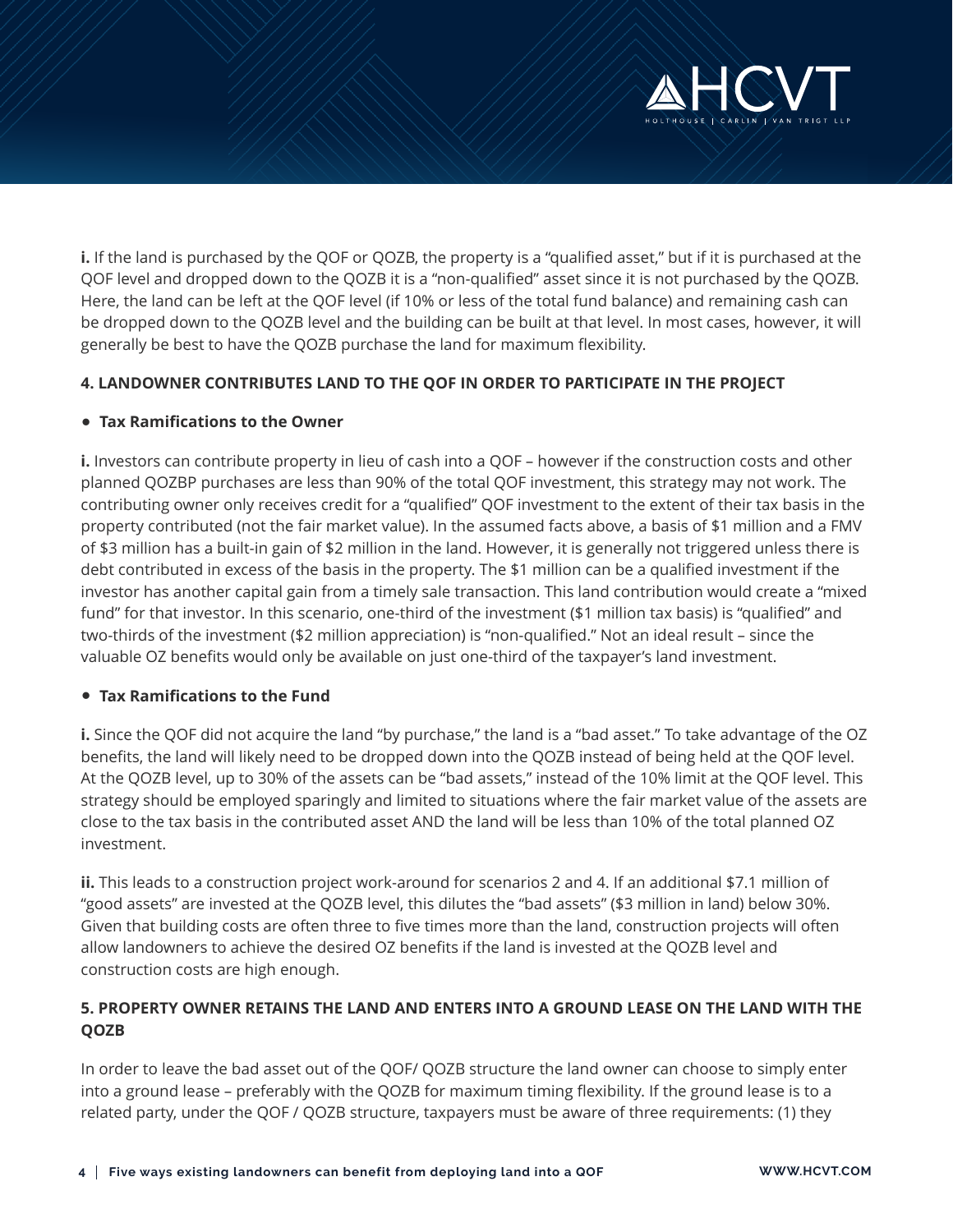

must ensure the lease terms are arm's length, (2) they must be careful when dealing with options for the other party to buy, and (3) they must not be prepaying any greater than one year's lease payments.

While the land will now be excluded from the various OZ tax benefits, including the 10-year exemption, retaining the land outside the OZ structure may benefit certain taxpayers in certain states from property tax reassessments. In addition, retaining the land outside the OZ structure may allow the current owner to get a "step-up" to fair market value upon death of the land owner(s) under the current IRC §1014 estate tax basis rules. President Biden is evaluating the elimination or modification of these highly beneficial basis provisions.

## **IMPACT OF BUILDING DEMOLITIONS – "ORIGINAL USE VS. SUBSTANTIALLY IMPROVED"**

In general, to qualify as QOZBP, property must either satisfy the "original use" test — meaning the property had never before been used in the QOZ — or be "substantially improved." Property is substantially improved by a QOF or QOZB if during *any* 30-month period (up to 42 months w/COVID Extension under IRS Notice 2021-10) beginning after the date of acquisition of the property, the QOF or QOZB spends as much to improve the property (measured by additions to basis) as the QOF or QOZB's original basis in the property at the beginning of the 30-month/42-month period. Due to its permanent nature, unimproved land, if acquired and used in an OZ census tract after Dec. 31, 2017, will virtually always meet the "original use" test for purposes of determining if the land is QOZBP.

When building demolitions take place on a piece of land, the impact of §280B needs to be considered. This tax provision states that the owner or lessee of a demolished structure cannot deduct any expenses or losses associated with such demolition. These impacts are often overlooked, but they can have an impact on the outcome of an OZ deal.

When a building is demolished within two years of acquisition, no deductions are allowed for "any amount expended for such demolition, or any loss sustained on account of such demolition," pursuant to IRC §280B. Instead, these amounts are generally capitalized into the cost of the land on which the demolished building was previously located. The relevant impact here is that this capitalized amount is now included in the land's cost when computing the 70% asset test. Moving forward, these costs are not subsequently capitalized into new buildings constructed on the land, but rather remain in the cost of the land. Since the capitalized demolition costs are now in the land, the land should also satisfy the "original use" requirement for QOZBP.

### **CHOICES FOR LAND OWNERS TO CONSIDER IN OPPORTUNITY ZONES**

There are many ways to get existing land into an OZ structure, but there are pros and cons with each option, and certain fact patterns may not lend themselves to either a purchase or contribution of the property in which case a ground lease may salvage the deal.